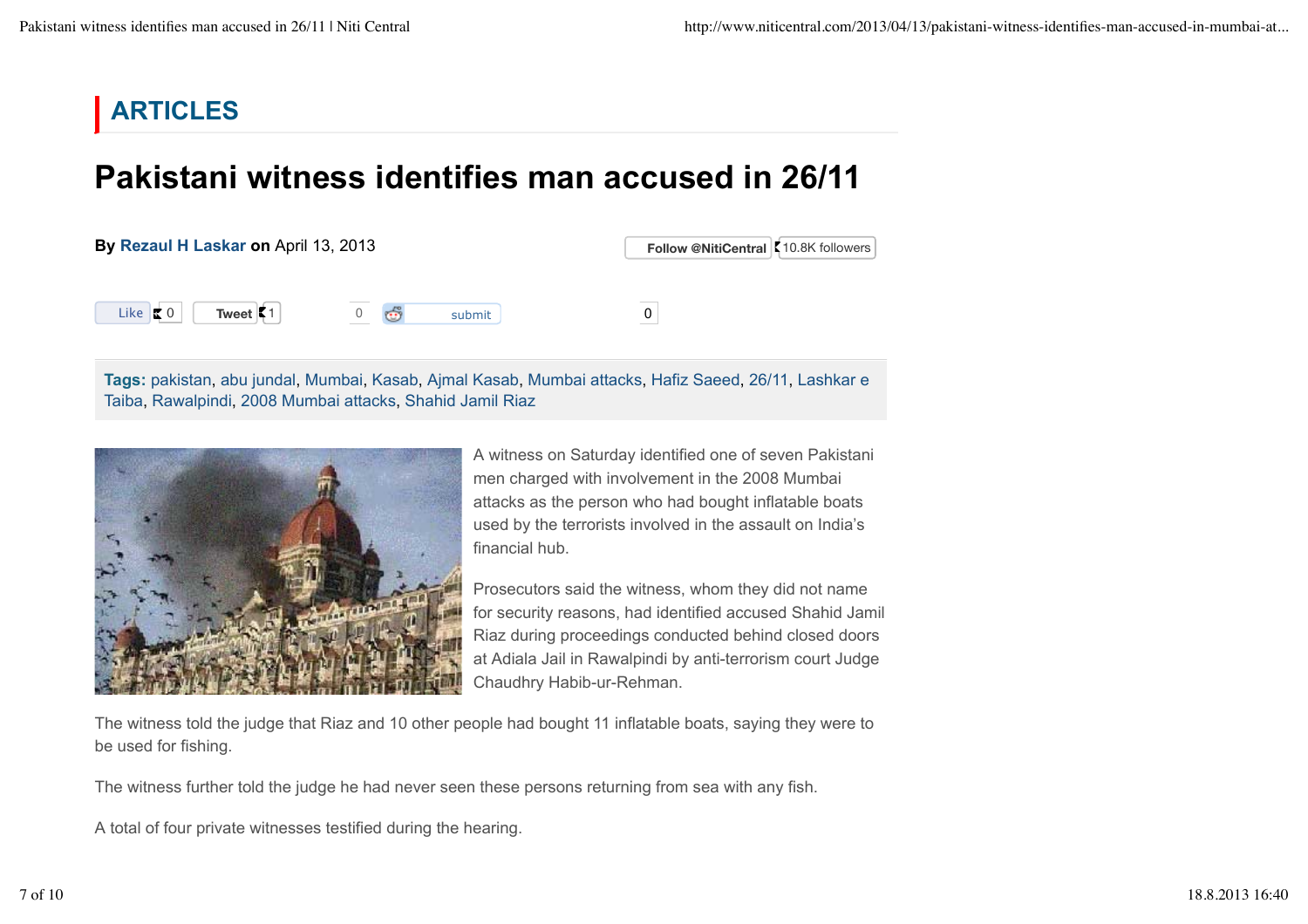Another witness told the judge that he had sold the accused a Yamaha boat engine for Rs 1.6 lakh and yet another witness said he had sold the accused six pumps, prosecutors said.

The witnesses also identified 10 men, including Amjad Khan and Atiqur Rehman, who were allegedly involved in planning and executing the Mumbai attacks on November 26, 2008 that left 166 people dead.

These 10 men were earlier declared "proclaimed offenders" or fugitives by the anti-terrorism court.

"The 10 proclaimed offenders were either trainers or facilitators of the accused who launched the attacks in Mumbai," chief prosecutor Chaudhry Zulifqar Ali said.

One witness told the court that Amjad Khan had obtained from him a "port clearance certificate" for Al-Hussaini, a fishing boat used by the terrorists.

Amjad Khan was also involved in purchasing the inflatable boats, another witness said.

Though Chief prosecutor Ali identified the four private witnesses as Hamza Bin Tariq, Muhammad Ali, Mohammad Saifullah Khan and Umer Draz Khan, he refused to go into details of their individual testimony for security reasons. All the witnesses belong to the port city of Karachi.

Additional Director Altaf Hussain of the Federal Investigation Agency, who played a key role in probing the Mumbai attacks, was present during the hearing but the judge did not allow him to testify as a defence lawyer argued that Hussain should record his statement after the private witnesses.

Prosecutors said the cross-examination of the four private witnesses could not be conducted as the main defence lawyers did not attend the hearing.

In the past too, the defence lawyers have held up proceedings by exploiting legal loopholes and posing hurdles for the proceedings, officials said.

The judge adjourned the case till April 27, when the four witnesses are expected to be cross-examined.

"The witnesses protested against being summoned for the next hearing as it will result in a lot of expenses for them. They demanded an allowance for travelling back to Rawalpindi from Karachi," chief prosecutor Ali said.

Amjad Khan, the fugitive identified by the witnesses, is a shadowy Lashkar-e-Tayyeba organiser and financier